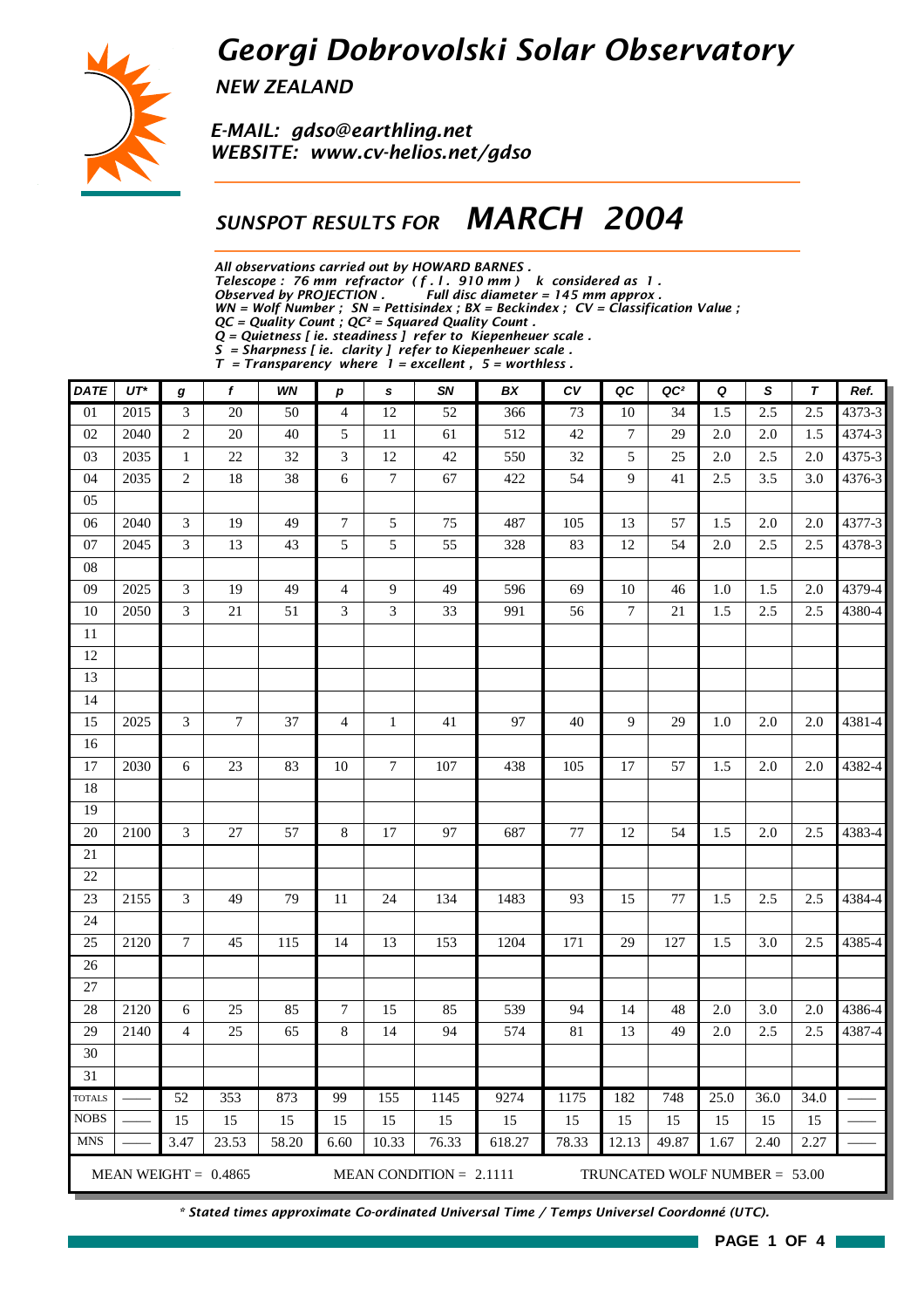## *Georgi Dobrovolski Solar Observatory*

*SUNSPOT DISTRIBUTION & INTER-SOL INDICES FOR*

## *MARCH 2004*

*All observations carried out by HOWARD BARNES .*

*Telescope : 76 mm refractor ( f . l . 910 mm ) .*

*Observed by PROJECTION . Full disc diameter = 145 mm approx . IS = Inter-Sol Index .*

*gr = number of multi-spot groups .*

*grfp = number of umbræ within penumbræ within the groups (gr) .*

*grf = number of non-penumbral spots within the groups (gr) .*

*efp = number of single penumbral spots .*

*ef = number of single non-penumbral spots .*

*Q = Quietness [ ie. steadiness ] refer to Kiepenheuer scale .*

*S = Sharpness [ ie. clarity ] refer to Kiepenheuer scale .*

*T = Transparency where 1 = excellent , 5 = worthless .*

| <b>DATE</b>   | $\overline{UT}$ | IS     | gr               | grfp             | grf              | efp              | $_{\rm ef}$      | $\pmb Q$ | $\mathsf{s}$ | $\pmb{\tau}$ | Ref.   |
|---------------|-----------------|--------|------------------|------------------|------------------|------------------|------------------|----------|--------------|--------------|--------|
| $01\,$        | 2015            | 22     | $\sqrt{2}$       | 7                | $12\,$           | $\mathbf{1}$     | $\boldsymbol{0}$ | 1.5      | 2.5          | 2.5          | 4373-3 |
| 02            | 2040            | 21     | $\,1$            | $8\,$            | $11\,$           | $\,1\,$          | $\boldsymbol{0}$ | $2.0\,$  | $2.0\,$      | 1.5          | 4374-3 |
| 03            | 2035            | 23     | $1\,$            | $10\,$           | 12               | $\boldsymbol{0}$ | $\boldsymbol{0}$ | $2.0\,$  | $2.5\,$      | 2.0          | 4375-3 |
| 04            | 2035            | 20     | $\sqrt{2}$       | $11\,$           | $\boldsymbol{7}$ | $\boldsymbol{0}$ | $\boldsymbol{0}$ | 2.5      | 3.5          | 3.0          | 4376-3 |
| 05            |                 |        |                  |                  |                  |                  |                  |          |              |              |        |
| 06            | 2040            | $22\,$ | $\overline{3}$   | 14               | $\mathfrak{S}$   | $\boldsymbol{0}$ | $\boldsymbol{0}$ | 1.5      | $2.0\,$      | $2.0\,$      | 4377-3 |
| 07            | 2045            | 16     | $\overline{3}$   | $8\,$            | $\sqrt{5}$       | $\boldsymbol{0}$ | $\boldsymbol{0}$ | $2.0\,$  | 2.5          | 2.5          | 4378-3 |
| ${\bf 08}$    |                 |        |                  |                  |                  |                  |                  |          |              |              |        |
| $09\,$        | 2025            | 21     | $\sqrt{2}$       | $10\,$           | $\,8\,$          | $\boldsymbol{0}$ | $1\,$            | 1.0      | 1.5          | 2.0          | 4379-4 |
| $10\,$        | 2050            | 22     | $\mathbf{1}$     | 17               | $\overline{2}$   | $\mathbf 1$      | $\,1\,$          | 1.5      | 2.5          | 2.5          | 4380-4 |
| $11\,$        |                 |        |                  |                  |                  |                  |                  |          |              |              |        |
| $12\,$        |                 |        |                  |                  |                  |                  |                  |          |              |              |        |
| 13            |                 |        |                  |                  |                  |                  |                  |          |              |              |        |
| 14            |                 |        |                  |                  |                  |                  |                  |          |              |              |        |
| 15            | 2025            | $10\,$ | $\mathfrak{Z}$   | $\sqrt{6}$       | $1\,$            | $\boldsymbol{0}$ | $\boldsymbol{0}$ | 1.0      | 2.0          | $2.0\,$      | 4381-4 |
| 16            |                 |        |                  |                  |                  |                  |                  |          |              |              |        |
| $17\,$        | 2030            | $26\,$ | $\mathfrak{Z}$   | 14               | 6                | $\sqrt{2}$       | $\,1\,$          | 1.5      | 2.0          | 2.0          | 4382-4 |
| $18\,$        |                 |        |                  |                  |                  |                  |                  |          |              |              |        |
| 19            |                 |        |                  |                  |                  |                  |                  |          |              |              |        |
| $20\,$        | 2100            | 29     | $\sqrt{2}$       | 9                | $17\,$           | $\,1\,$          | $\boldsymbol{0}$ | 1.5      | $2.0\,$      | 2.5          | 4383-4 |
| 21            |                 |        |                  |                  |                  |                  |                  |          |              |              |        |
| $22\,$        |                 |        |                  |                  |                  |                  |                  |          |              |              |        |
| $23\,$        | 2155            | 52     | $\mathfrak{Z}$   | 25               | 24               | $\boldsymbol{0}$ | $\boldsymbol{0}$ | 1.5      | 2.5          | 2.5          | 4384-4 |
| 24            |                 |        |                  |                  |                  |                  |                  |          |              |              |        |
| 25            | 2120            | 52     | $\boldsymbol{7}$ | 32               | 13               | $\boldsymbol{0}$ | $\boldsymbol{0}$ | 1.5      | 3.0          | 2.5          | 4385-4 |
| $26\,$        |                 |        |                  |                  |                  |                  |                  |          |              |              |        |
| 27            |                 |        |                  |                  |                  |                  |                  |          |              |              |        |
| $28\,$        | 2120            | $27\,$ | $\sqrt{2}$       | $\boldsymbol{9}$ | $12\,$           | $\,1\,$          | $\mathfrak{Z}$   | $2.0\,$  | 3.0          | $2.0\,$      | 4386-4 |
| 29            | 2140            | $28\,$ | $\mathfrak{Z}$   | $10\,$           | 14               | $\mathbf 1$      | $\boldsymbol{0}$ | $2.0\,$  | 2.5          | 2.5          | 4387-4 |
| $30\,$        |                 |        |                  |                  |                  |                  |                  |          |              |              |        |
| 31            |                 |        |                  |                  |                  |                  |                  |          |              |              |        |
| <b>TOTALS</b> |                 | 391    | $\overline{38}$  | 190              | 149              | $\overline{8}$   | $\sqrt{6}$       | 25.0     | 36.0         | 34.0         |        |
| <b>NOBS</b>   |                 | 15     | 15               | 15               | 15               | 15               | 15               | 15       | 15           | 15           |        |
| <b>MNS</b>    |                 | 26.07  | 2.53             | 12.67            | 9.93             | 0.53             | 0.40             | 1.67     | 2.40         | 2.27         |        |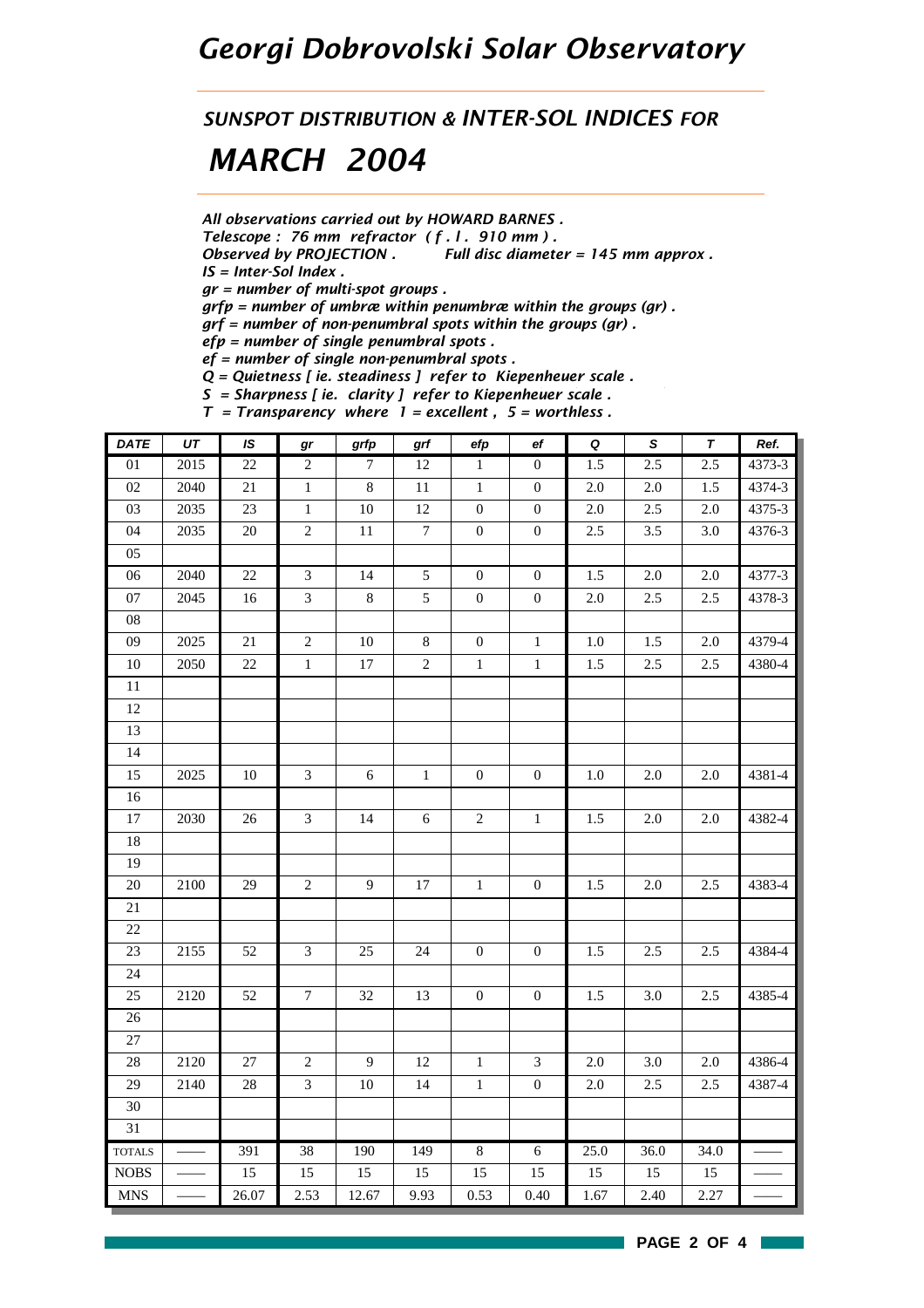#### *SUNSPOT CENSUS BY CLASSIFICATION FOR*

# *MARCH 2004*

*All observations carried out by HOWARD BARNES . Telescope : 76 mm refractor ( f . l . 910 mm ) . Observed by PROJECTION . Full disc diameter = 145 mm approx . IF 2 OR MORE REGIONS ARE OF THE SAME CLASSIFICATION , THEN SUNSPOT COUNTS ARE SEPARATED BY SOLIDI ( / ) .*

| DATE                       | UT   |                  | A                |                  | В                |                  | $\boldsymbol{c}$ |                  | D                                       |                  | E                |                  | $\pmb{\mathit{F}}$                        |                  | G                | Н                |                  |                  | J                |
|----------------------------|------|------------------|------------------|------------------|------------------|------------------|------------------|------------------|-----------------------------------------|------------------|------------------|------------------|-------------------------------------------|------------------|------------------|------------------|------------------|------------------|------------------|
|                            |      | $\boldsymbol{g}$ | f                | g                | f                | $\bm{g}$         | f                | $\boldsymbol{g}$ | f                                       | g                | f                | $\boldsymbol{g}$ | $\pmb{f}$                                 | g                | f                | $\bm{g}$         | f                | g                | $\boldsymbol{f}$ |
| 01                         | 2015 | $\overline{0}$   | $\boldsymbol{0}$ | $\mathbf{0}$     | $\mathbf{0}$     | $\mathbf{1}$     | $\overline{c}$   | $\mathbf{1}$     | 17                                      | $\boldsymbol{0}$ | $\boldsymbol{0}$ | $\mathbf{0}$     | $\boldsymbol{0}$                          | $\mathbf{0}$     | $\mathbf{0}$     | 1                | $\mathbf{1}$     | $\boldsymbol{0}$ | $\boldsymbol{0}$ |
| 02                         | 2040 | $\mathbf{0}$     | $\boldsymbol{0}$ | $\mathbf{0}$     | $\mathbf{0}$     | $\mathbf{0}$     | $\boldsymbol{0}$ | $\mathbf{0}$     | $\boldsymbol{0}$                        | $\mathbf{1}$     | 19               | $\mathbf{0}$     | $\boldsymbol{0}$                          | $\overline{0}$   | $\mathbf{0}$     | $\boldsymbol{0}$ | $\mathbf{0}$     | 1                | $\mathbf{1}$     |
| 03                         | 2035 | $\mathbf{0}$     | $\boldsymbol{0}$ | $\mathbf{0}$     | $\mathbf{0}$     | $\boldsymbol{0}$ | $\boldsymbol{0}$ | $\mathbf{0}$     | $\boldsymbol{0}$                        | $\mathbf{1}$     | 22               | $\mathbf{0}$     | $\boldsymbol{0}$                          | $\boldsymbol{0}$ | $\mathbf{0}$     | $\boldsymbol{0}$ | $\boldsymbol{0}$ | $\bf{0}$         | $\boldsymbol{0}$ |
| 04                         | 2035 | $\boldsymbol{0}$ | $\boldsymbol{0}$ | $\mathbf{0}$     | $\boldsymbol{0}$ | $\mathbf{0}$     | $\boldsymbol{0}$ | $\mathbf{1}$     | $\overline{4}$                          | $\mathbf{1}$     | 14               | $\mathbf{0}$     | $\boldsymbol{0}$                          | $\overline{0}$   | $\mathbf{0}$     | $\boldsymbol{0}$ | $\boldsymbol{0}$ | $\bf{0}$         | $\boldsymbol{0}$ |
| 05                         |      |                  |                  |                  |                  |                  |                  |                  |                                         |                  |                  |                  |                                           |                  |                  |                  |                  |                  |                  |
| $06\,$                     | 2040 | $\mathbf{0}$     | $\boldsymbol{0}$ | $\boldsymbol{0}$ | $\mathbf{0}$     | $\mathbf{0}$     | $\boldsymbol{0}$ | $\mathbf{1}$     | 9                                       | $\mathbf{1}$     | $\boldsymbol{7}$ | $\mathbf{0}$     | $\boldsymbol{0}$                          | $\mathbf{1}$     | 3                | $\boldsymbol{0}$ | $\mathbf{0}$     | $\overline{0}$   | $\boldsymbol{0}$ |
| 07                         | 2045 | $\mathbf{0}$     | $\boldsymbol{0}$ | $\mathbf{0}$     | $\mathbf{0}$     | $\sqrt{2}$       | 2/3              | $\boldsymbol{0}$ | $\boldsymbol{0}$                        | $\mathbf{0}$     | $\boldsymbol{0}$ | -1               | $\,8\,$                                   | $\boldsymbol{0}$ | $\mathbf{0}$     | $\bf{0}$         | $\boldsymbol{0}$ | $\bf{0}$         | $\boldsymbol{0}$ |
| $08\,$                     |      |                  |                  |                  |                  |                  |                  |                  |                                         |                  |                  |                  |                                           |                  |                  |                  |                  |                  |                  |
| 09                         | 2025 | $\mathbf{1}$     | $\mathbf{1}$     | $\mathbf{0}$     | $\mathbf{0}$     | $\mathbf{1}$     | $\overline{c}$   | $\mathbf{0}$     | $\boldsymbol{0}$                        | $\boldsymbol{0}$ | $\boldsymbol{0}$ | $\mathbf{1}$     | 16                                        | $\mathbf{0}$     | $\mathbf{0}$     | $\boldsymbol{0}$ | $\boldsymbol{0}$ | $\bf{0}$         | $\boldsymbol{0}$ |
| 10                         | 2050 | $\mathbf{1}$     | $\mathbf{1}$     | $\mathbf{0}$     | $\mathbf{0}$     | $\boldsymbol{0}$ | $\boldsymbol{0}$ | $\boldsymbol{0}$ | $\boldsymbol{0}$                        | $\bf{0}$         | $\boldsymbol{0}$ | $\mathbf{0}$     | $\boldsymbol{0}$                          | $\mathbf{1}$     | 19               | $\boldsymbol{0}$ | $\boldsymbol{0}$ | 1                | $\mathbf{1}$     |
| 11                         |      |                  |                  |                  |                  |                  |                  |                  |                                         |                  |                  |                  |                                           |                  |                  |                  |                  |                  |                  |
| 12                         |      |                  |                  |                  |                  |                  |                  |                  |                                         |                  |                  |                  |                                           |                  |                  |                  |                  |                  |                  |
| 13                         |      |                  |                  |                  |                  |                  |                  |                  |                                         |                  |                  |                  |                                           |                  |                  |                  |                  |                  |                  |
| 14                         |      |                  |                  |                  |                  |                  |                  |                  |                                         |                  |                  |                  |                                           |                  |                  |                  |                  |                  |                  |
| 15                         | 2025 | $\mathbf{0}$     | $\boldsymbol{0}$ | $\mathbf{0}$     | $\boldsymbol{0}$ | $\mathbf{1}$     | $\mathfrak{Z}$   | $\mathbf{1}$     | $\sqrt{2}$                              | $\mathbf{0}$     | $\boldsymbol{0}$ | $\mathbf{0}$     | $\boldsymbol{0}$                          | $\mathbf{0}$     | $\mathbf{0}$     | $\boldsymbol{0}$ | $\boldsymbol{0}$ | $\mathbf{1}$     | $\sqrt{2}$       |
| 16                         |      |                  |                  |                  |                  |                  |                  |                  |                                         |                  |                  |                  |                                           |                  |                  |                  |                  |                  |                  |
| 17                         | 2030 | $\mathbf{1}$     | $\mathbf{1}$     | $\boldsymbol{0}$ | $\mathbf{0}$     | $\mathbf{0}$     | $\mathbf{0}$     | $\mathfrak{Z}$   | 2/3/15                                  | $\mathbf{0}$     | $\mathbf{0}$     | $\mathbf{0}$     | $\boldsymbol{0}$                          | $\mathbf{0}$     | $\boldsymbol{0}$ | $\mathbf{0}$     | $\mathbf{0}$     | $\mathbf{2}$     | 1/1              |
| 18                         |      |                  |                  |                  |                  |                  |                  |                  |                                         |                  |                  |                  |                                           |                  |                  |                  |                  |                  |                  |
| 19                         |      |                  |                  |                  |                  |                  |                  |                  |                                         |                  |                  |                  |                                           |                  |                  |                  |                  |                  |                  |
| 20                         | 2100 | $\boldsymbol{0}$ | $\mathbf{0}$     | $\mathbf{0}$     | $\mathbf{0}$     | $\mathbf{0}$     | $\boldsymbol{0}$ | $\boldsymbol{0}$ | $\boldsymbol{0}$                        | $\mathbf{2}$     | 9/17             | $\mathbf{0}$     | $\boldsymbol{0}$                          | $\mathbf{0}$     | $\mathbf{0}$     | $\boldsymbol{0}$ | $\boldsymbol{0}$ | $\mathbf{1}$     | $\mathbf{1}$     |
| 21                         |      |                  |                  |                  |                  |                  |                  |                  |                                         |                  |                  |                  |                                           |                  |                  |                  |                  |                  |                  |
| $22\,$                     |      |                  |                  |                  |                  |                  |                  |                  |                                         |                  |                  |                  |                                           |                  |                  |                  |                  |                  |                  |
| 23                         | 2155 | $\boldsymbol{0}$ | $\mathbf{0}$     | $\mathbf{0}$     | $\mathbf{0}$     | $\mathbf{0}$     | $\mathbf{0}$     | $\mathbf{1}$     | $\overline{4}$                          | $\mathbf{1}$     | 19               | $\mathbf{1}$     | 26                                        | $\overline{0}$   | $\mathbf{0}$     | $\mathbf{0}$     | $\mathbf{0}$     | $\boldsymbol{0}$ | $\boldsymbol{0}$ |
| 24                         |      |                  |                  |                  |                  |                  |                  |                  |                                         |                  |                  |                  |                                           |                  |                  |                  |                  |                  |                  |
| 25                         | 2120 | $\mathbf{0}$     | $\overline{0}$   | $\mathbf{0}$     | $\mathbf{0}$     | $\sqrt{2}$       | 2/2              | $\mathfrak{Z}$   | 3/4/5                                   | $\mathbf{1}$     | 8                | $\mathbf{1}$     | 21                                        | $\mathbf{0}$     | $\mathbf{0}$     | $\mathbf{0}$     | $\mathbf{0}$     | $\boldsymbol{0}$ | $\boldsymbol{0}$ |
| 26                         |      |                  |                  |                  |                  |                  |                  |                  |                                         |                  |                  |                  |                                           |                  |                  |                  |                  |                  |                  |
| 27                         |      |                  |                  |                  |                  |                  |                  |                  |                                         |                  |                  |                  |                                           |                  |                  |                  |                  |                  |                  |
| 28                         | 2120 | $\mathbf{3}$     | 1/1/1            | $\mathbf{0}$     | $\mathbf{0}$     | $\mathbf{0}$     | $\boldsymbol{0}$ | $\mathbf{1}$     | 5                                       | $\mathbf{1}$     | 16               | $\boldsymbol{0}$ | $\boldsymbol{0}$                          | $\mathbf{0}$     | $\boldsymbol{0}$ | $\boldsymbol{0}$ | $\boldsymbol{0}$ | $\mathbf{1}$     | $\mathbf{1}$     |
| 29                         | 2140 | $\mathbf{0}$     | $\boldsymbol{0}$ | -1               | $\overline{c}$   | $\boldsymbol{0}$ | $\boldsymbol{0}$ | $\mathbf{1}$     | $\mathfrak{Z}$                          | $\mathbf{1}$     | 19               | $\boldsymbol{0}$ | $\boldsymbol{0}$                          | $\boldsymbol{0}$ | $\mathbf{0}$     | $\boldsymbol{0}$ | $\boldsymbol{0}$ | $\mathbf{1}$     | $\mathbf{1}$     |
| $30\,$                     |      |                  |                  |                  |                  |                  |                  |                  |                                         |                  |                  |                  |                                           |                  |                  |                  |                  |                  |                  |
| 31                         |      |                  |                  |                  |                  |                  |                  |                  |                                         |                  |                  |                  |                                           |                  |                  |                  |                  |                  |                  |
| $\overline{\text{TOTALS}}$ |      | $\sqrt{6}$       | $\sqrt{6}$       | $\mathbf{1}$     | $\sqrt{2}$       | $\overline{7}$   | $16\,$           | 13               | $76\,$                                  | $10\,$           | 150              | $\sqrt{4}$       | $71\,$                                    | $\overline{2}$   | $22\,$           | $\vert$ 1        | $\,1\,$          | 8                | $\boldsymbol{9}$ |
|                            |      |                  |                  |                  |                  |                  |                  |                  | REGIONAL PERCENTAGES                    |                  |                  |                  |                                           |                  |                  |                  |                  |                  |                  |
| $\mathbf A$                |      |                  | $\, {\bf B}$     |                  | ${\bf C}$        |                  | ${\bf D}$        |                  | ${\bf E}$                               |                  | $\mathbf F$      | ${\bf G}$        | $\, {\rm H}$                              |                  |                  | $\bf J$          |                  |                  | <b>SIGMAg</b>    |
| $11.5\,$                   |      |                  | 1.9              |                  | $13.5\,$         |                  | $25.0\,$         |                  | 19.2                                    |                  | $7.7\,$          | $3.8\,$          | 1.9                                       |                  |                  | 15.4             |                  |                  | $52\,$           |
|                            |      |                  |                  |                  |                  |                  |                  |                  |                                         |                  |                  |                  |                                           |                  |                  |                  |                  |                  |                  |
|                            |      |                  |                  |                  | $NOBS = 15$      |                  |                  |                  | $p / g$ mean = 2.0444                   |                  |                  |                  | $\overline{f}/\overline{g}$ mean = 8.0008 |                  |                  |                  |                  |                  |                  |
|                            |      |                  |                  |                  |                  |                  |                  |                  | $\frac{1}{p}$ / g mean = 1.9038         |                  |                  |                  | $f/g$ mean = 6.7885                       |                  |                  |                  |                  |                  |                  |
|                            |      |                  |                  |                  |                  |                  |                  |                  |                                         |                  |                  |                  |                                           |                  |                  |                  |                  |                  |                  |
|                            |      |                  |                  |                  |                  |                  |                  |                  | GROUP COMPLEXITY INDEX $(GCI) = 8.6923$ |                  |                  |                  |                                           |                  |                  |                  |                  |                  |                  |

**The State**